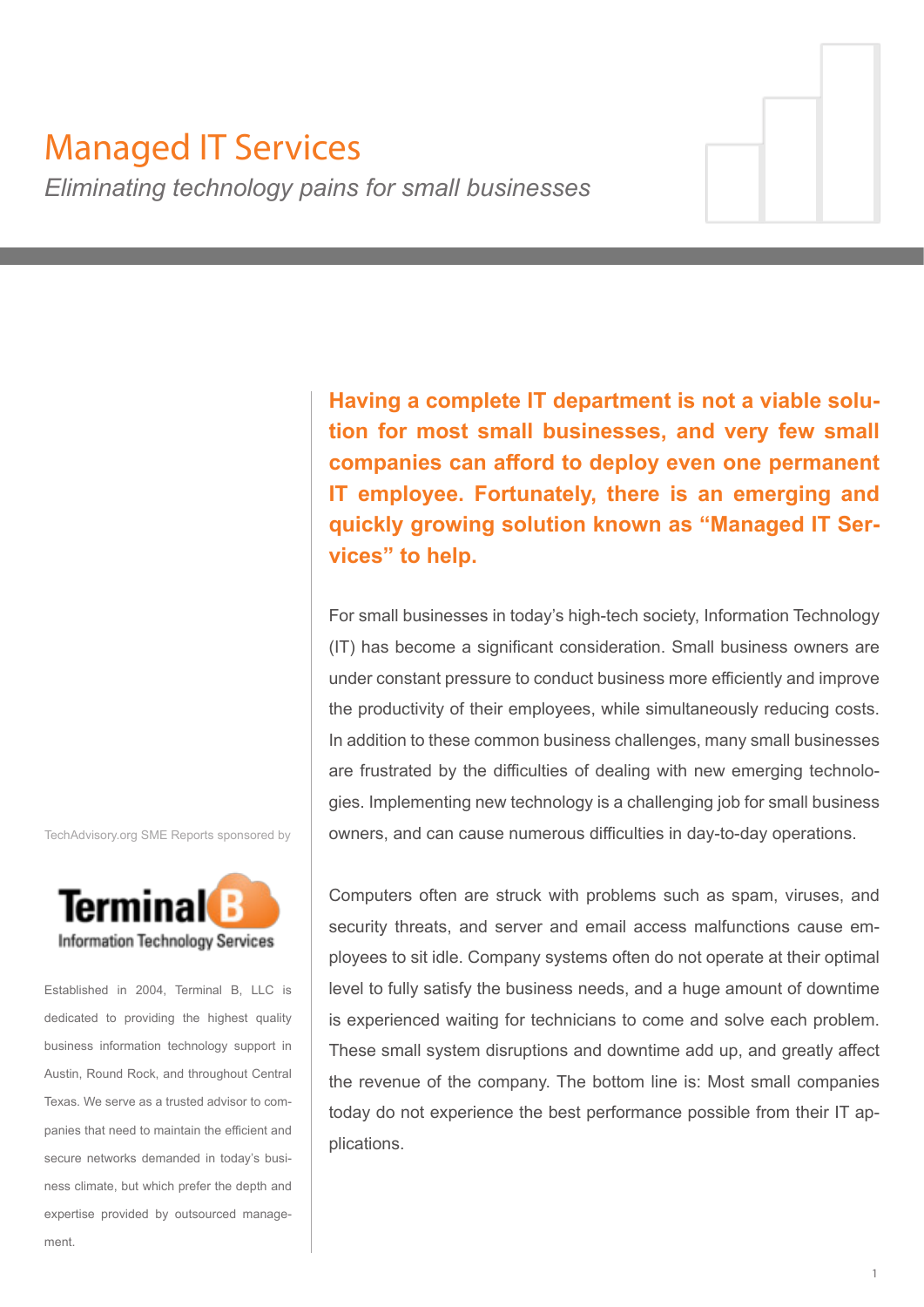#### $\alpha$

Managed Services provide affordable solutions to the complex technology problems of small businesses for a fixed monthly fee. "

The growth of small businesses is often slowed down by lack of handling of IT infrastructure properly. Instead of focusing on revenue generating activities, small business owners are stuck trying to find solutions for technology problems. As smaller companies are increasingly becoming more dependent on IT systems, it has become very crucial to find costeffective ways to manage technology. Growth-oriented companies need a well-organized IT infrastructure so that they can focus on the business instead of trying to solve IT failures. However, having a complete IT department is not a viable solution for most small businesses, and very few small companies can afford to deploy even one permanent IT employee.

# **What are Managed IT Services?**

Managed IT services are provided by an outside firm or IT consulting company. These days, a growing number of IT vendors, resellers, and telecom carriers are providing managed services based on remote, proactive monitoring of company networks on an ongoing basis – with minimal involvement of the small business owners. Managed Service Providers (MSPs) employ consultants who specialize in small business networks, computer support and security.

Generally, managed IT services are delivered from a remote location via the Internet, but on-site proactive and emergency services are also provided when necessary. Services range from basic monitoring to fully managed services. Overall support for day-to-day operations and ondemand support for any other major need is also provided by these IT consulting groups. Managed services are usually provided on flat monthly fee or per device basis.

# **Types of services**

There is a growing variety of services that are provided by IT consultants or Managed Service Providers. Broad categories include:

- Computer & Server Support
- Data Backup & Disaster Recovery
- **Network Security**
- Custom Software Solutions
- Remote Network Monitoring
- Technology Evaluation & Planning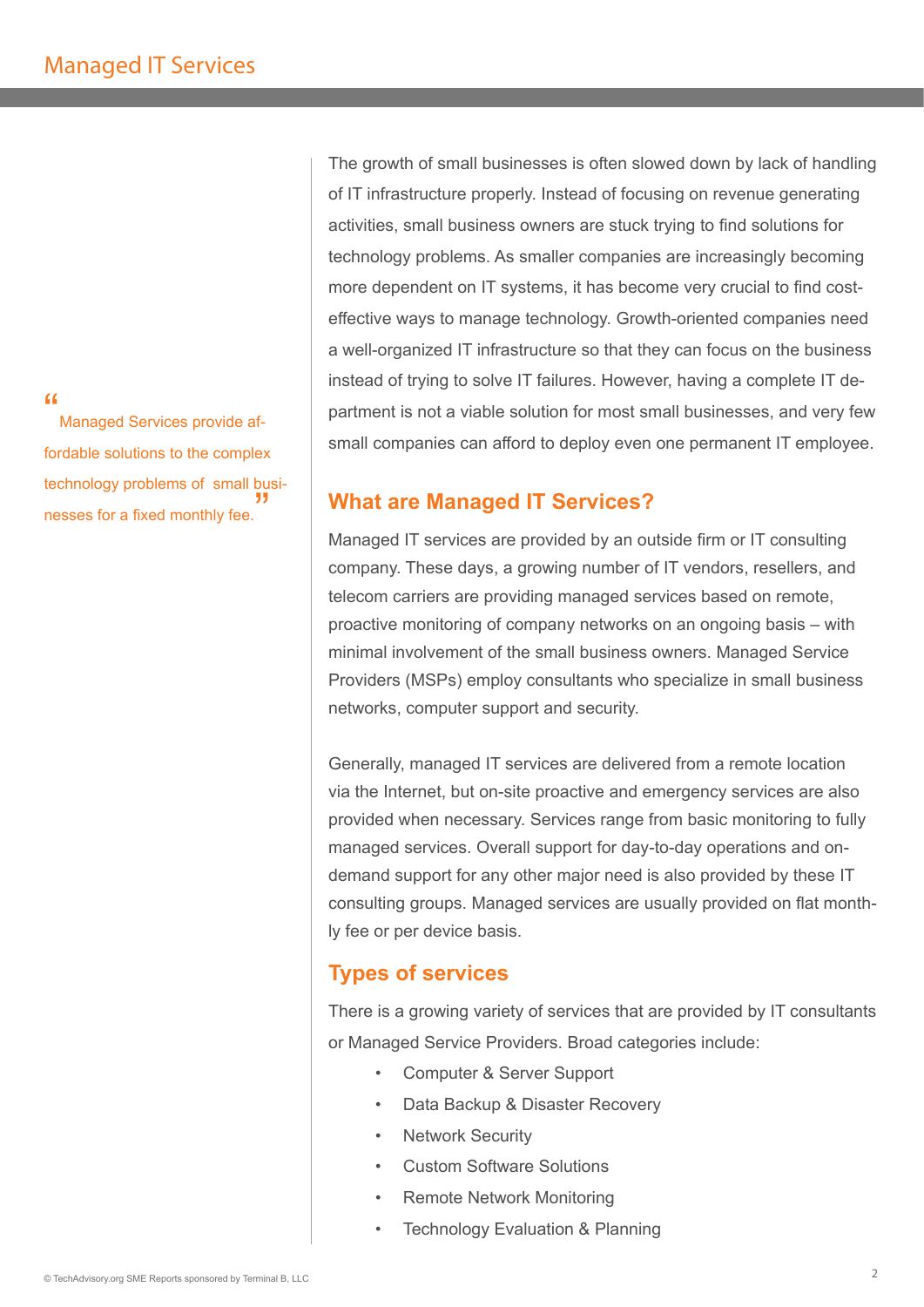#### **Computer & Server Support**

Regular maintenance and monitoring of company computers is essential for optimal desktop performance. IT consulting companies offer various solutions for ensuring that computers are functioning properly and are protected against all of the latest technology threats and disasters. Consultants also provide troubleshooting services and recommendations to prevent the same problems from happening again. Solutions also include server installation and administration.

## **Remote Network Monitoring**

Remote monitoring of the critical components of a network, such as servers and firewalls, is also provided by managed service providers. Consultants troubleshoot problems remotely to minimize network downtime. With automatic alerting systems, issues are resolved before they can significantly impact network performance.

#### **Data Backup & Disaster Recovery**

Backing up data is essential and should not be ignored, yet many small businesses do not currently perform backups. In a remote backup facility, a backup of files is made regularly over the Internet, and files are stored in a secure, off-site data storage facility, requiring no unreliable tape backups or hardware. Remote Backup and Online Backup Services help small businesses avert data loss in the case of any disaster.

## **Network Security**

Small businesses need computer and network security even more than large businesses. This is because small businesses are often the primary target of hackers who can more easily attack their smaller networks. IT consulting companies provide tools and practices, such as spam management and firewall management, to help protect the small business from hackers, viruses, and spam.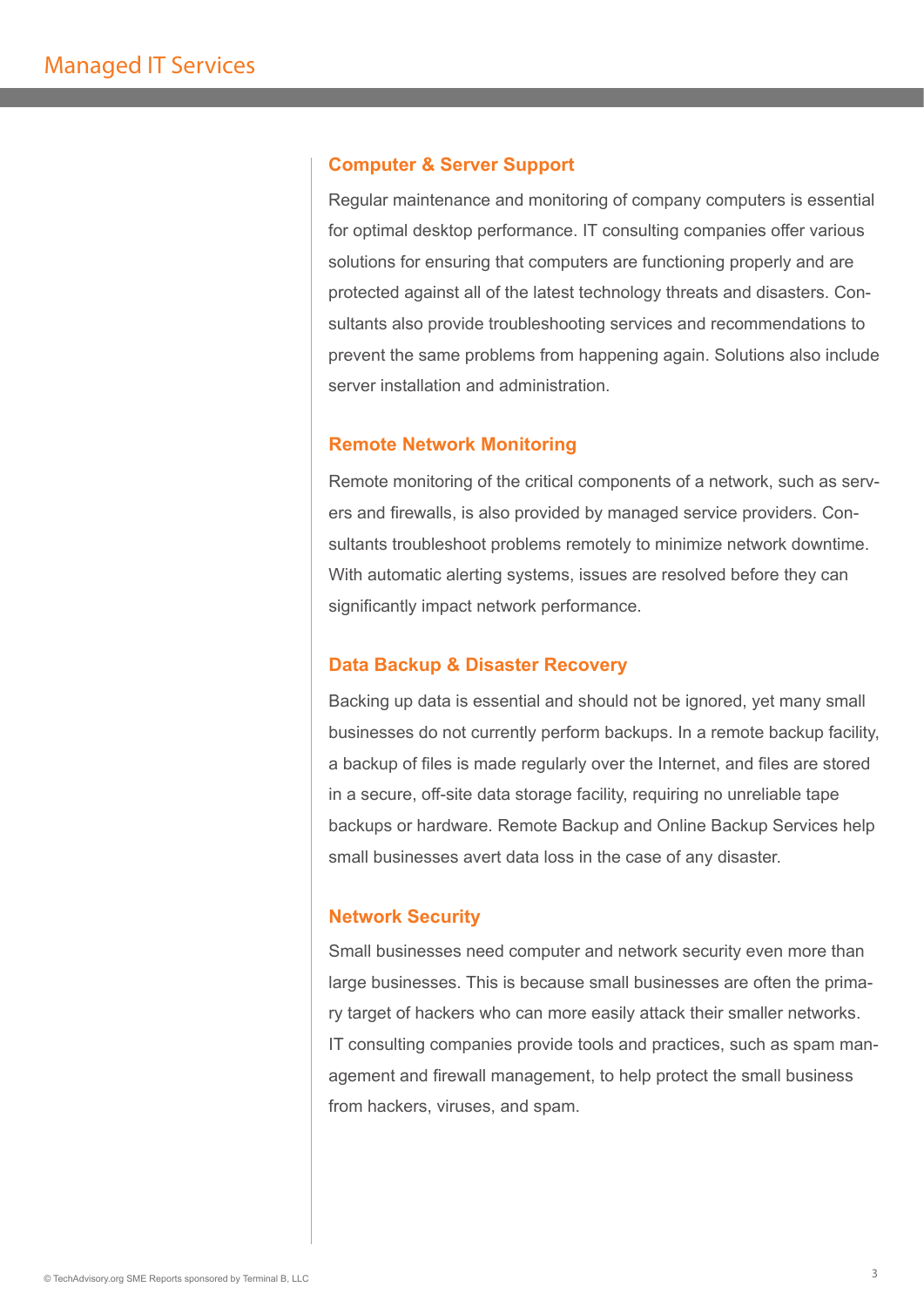## **Custom Software Solutions**

IT consultants recommend and provide custom designed software solutions according to the unique needs of each small business. Depending on the project needs and requirements, IT consultants help small businesses determine the technology best suited to their business needs.

#### **Technology Evaluation & Planning**

Most small business owners employ an "ad-hoc" approach to dealing with technology, with no long-term plan for future technology needs. IT consulting companies provide a comprehensive computer and network assessment, and evaluate the current IT setup to suggest possible changes to maximize technology effectiveness for the small business.

# **Break/Fix model vs. Managed Services: Key Benefits of Managed Services**

Most small companies use the "break/fix model" of technology management: when technology fails, a consultant is called in to fix the problem and the company pays a fee for the service. This method results in repeated downtime and lost productivity. The problem with this model is that consultants are not motivated to keep the client's network and systems running efficiently because the consultant makes more money when the technology breaks down.

Small business owners should consider the managed IT services solution for several reasons. Managed services provide affordable solutions to the complex technology problems of small businesses for a fixed monthly fee. Technology experts are fully focused on keeping the systems of the company up and running because repeated technology failures mean higher costs to them. Therefore, the managed services model is beneficial to both the client and the technology expert because small businesses have the advantage of lower rates and better services, while technology experts get the fixed monthly fee from multiple customers.

#### $\epsilon$

...Managed IT Services help small business owners by simplifying IT operations and improving the reliability of networks. Instead of spending time worrying about technology, small business owners can stay focused on growing their businesses. "